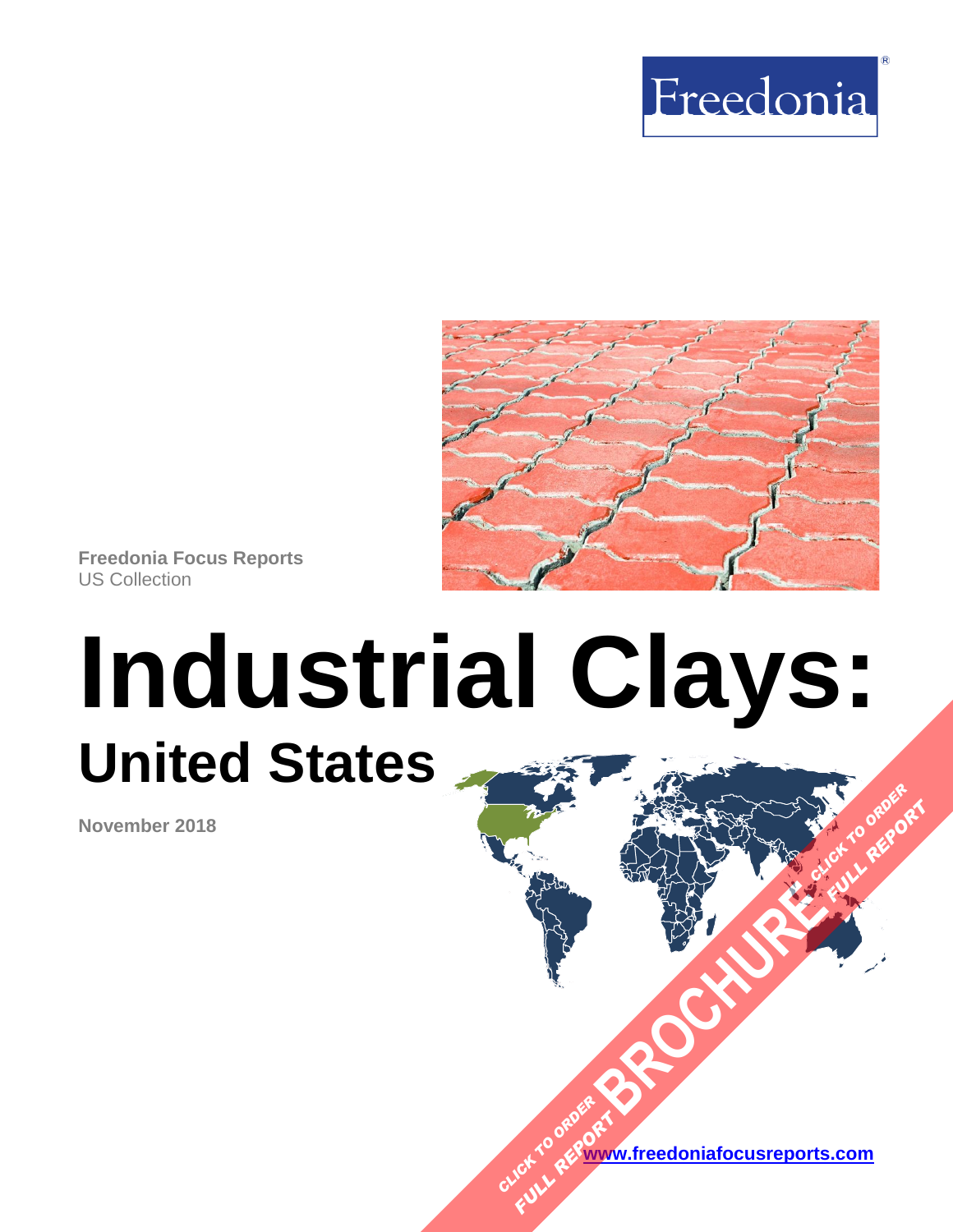# **Table of Contents**

| 1. Highlights                     | 3              |
|-----------------------------------|----------------|
| 2. Market Environment             | 4              |
| <b>Historical Trends</b>          | 4              |
| Key Economic Indicators           | 6              |
| Trade                             | $\overline{7}$ |
| <b>Price Trends</b>               | 8              |
| 3. Segmentation & Forecasts       | 10             |
| Products                          | 10             |
| Common Clay                       | 13             |
| Kaolin                            | 14             |
| Bentonite                         | 15             |
| Fuller's Earth                    | 17             |
| <b>Ball Clay</b>                  | 18             |
| Fire Clay                         | 18             |
| Applications                      | 20             |
| <b>Building Products</b>          | 21             |
| Fillers, Extenders, & Binders     | 22             |
| Absorbents                        | 23             |
| Ceramics                          | 25             |
| Refractories & Other Applications | 26             |
| 4. Industry Structure             | 28             |
| <b>Industry Characteristics</b>   | 28             |
| Market Leaders                    | 30             |
| <b>Halliburton Company</b>        | 30             |
| Imerys                            | 31             |
| SCR-Sibelco                       | 32             |
| 5. About This Report              | 33             |
| Scope                             | 33             |
| Sources                           | 33             |
| <b>Industry Codes</b>             | 34             |
| Freedonia Methodology             | 34             |
| Resources                         | 36             |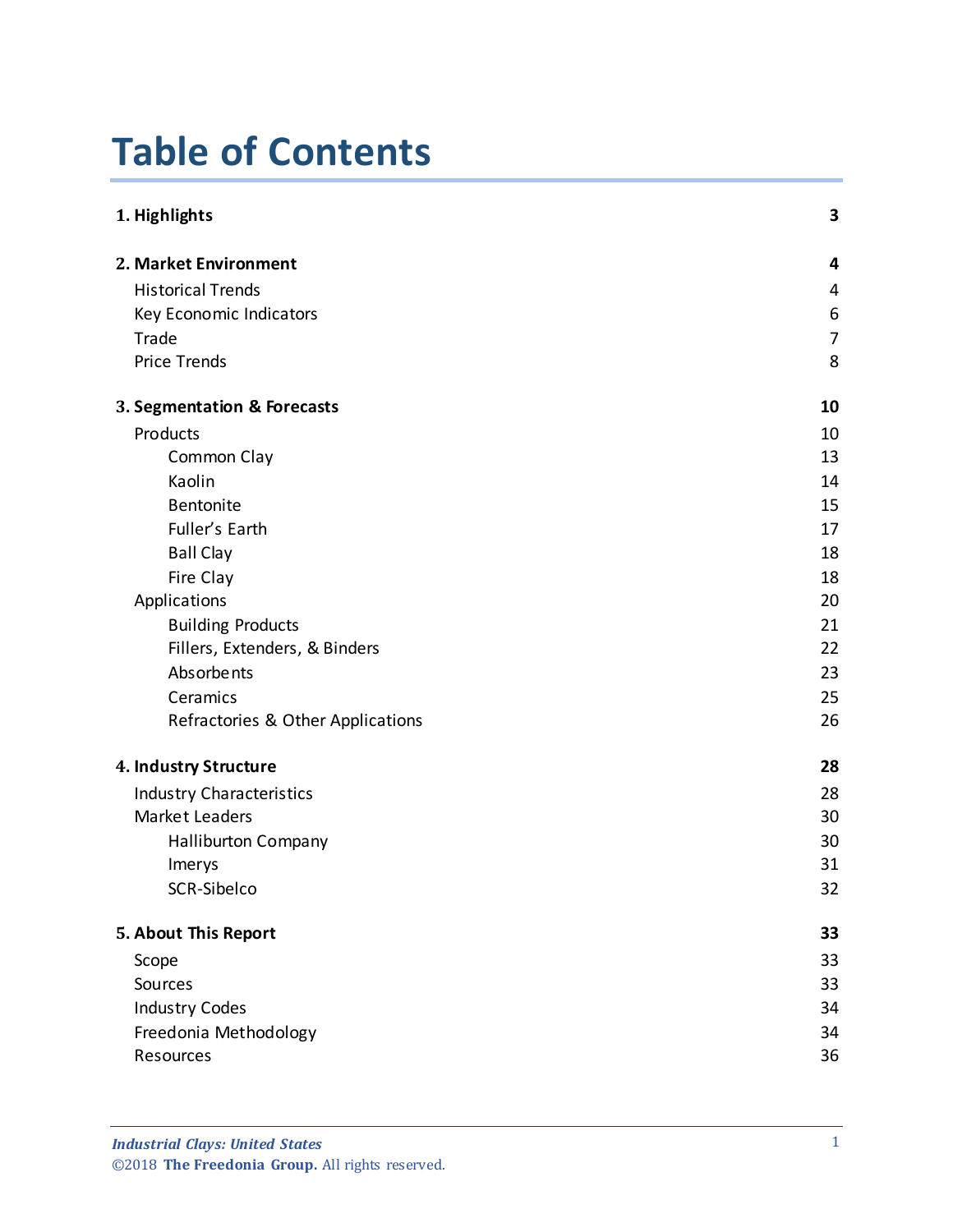# **List of Tables & Figures**

| Figure 1   Key Trends in US Industrial Clays Demand, 2017 - 2022                    | 3                       |
|-------------------------------------------------------------------------------------|-------------------------|
| Figure 2   US Industrial Clays Demand Trends, 2007 - 2017                           | $\overline{\mathbf{4}}$ |
| Figure 3   US Industrial Clays Production Trends, 2007 - 2017                       | 5                       |
| Table 1   Key Indicators for US Industrial Clays Demand, 2007 - 2022 (2009US\$ bil) | 6                       |
| Figure 4   US Industrial Clays Trade, 2007 - 2017 (000 m tons)                      | 7                       |
| Table 2   US Industrial Clays Trade, 2007 - 2017 (000 m tons)                       | 7                       |
| Figure 5   US Industrial Clays Average Prices by Product, 2017 (US\$/m ton)         | 8                       |
| Table 3   US Industrial Clays Average Prices by Product, 2007 - 2017 (US\$/m ton)   | 8                       |
| Figure 6   US Industrial Clays Demand by Product, 2007 - 2022 (000 m tons)          | 10                      |
| Table 4   US Industrial Clays Demand by Product & Total Production, 2007 - 2022     |                         |
| $(000 \text{ m tons})$                                                              | 10                      |
| Figure 7   US Industrial Clays Demand by Product Performance Index, 2007 - 2022     |                         |
| $(2007=100)$                                                                        | 11                      |
| Figure 8   US Industrial Clays Value & Volume Demand, 2007 - 2022                   | 12                      |
| Table 5   US Industrial Clays Demand, 2007 - 2022 (US\$ mil)                        | 12                      |
| Figure 9   US Industrial Clays Demand by Product, 2007 - 2022 (%)                   | 19                      |
| Figure 10   US Industrial Clays Demand by Application, 2007 - 2022 (000 m tons)     | 20                      |
| Table 6   US Industrial Clays Demand by Application, 2007 - 2022 (000 m tons)       | 20                      |
| Figure 11   US Industrial Clays Demand by Application Performance Index, 2007 -     |                         |
| 2022 (2007=100)                                                                     | 21                      |
| Figure 12   US Industrial Clay Demand for Absorbents w/ Cat Pet Population, 2007 -  |                         |
| 2022                                                                                | 24                      |
| Figure 13   US Industrial Clays Demand by Application, 2007 - 2022 (%)              | 27                      |
| Figure 14   US Industrial Clay Mining Firms, Establishments, & Employment, 2007 -   |                         |
| 2017                                                                                | 28                      |
| Table 7   US Industrial Clay Mining Firms, Establishments, & Employment, 2007 -     |                         |
| 2017                                                                                | 29                      |
| Table 8   Leading Suppliers to the US Industrial Clays Market by Product            | 30                      |
| Table 9   Imerys Total Segment Revenues & Clays Supplied by Business Group, 2017    |                         |
| (US\$ mil)                                                                          | 31                      |
| Table 10   NAICS & SIC Codes Related to Industrial Clays                            | 34                      |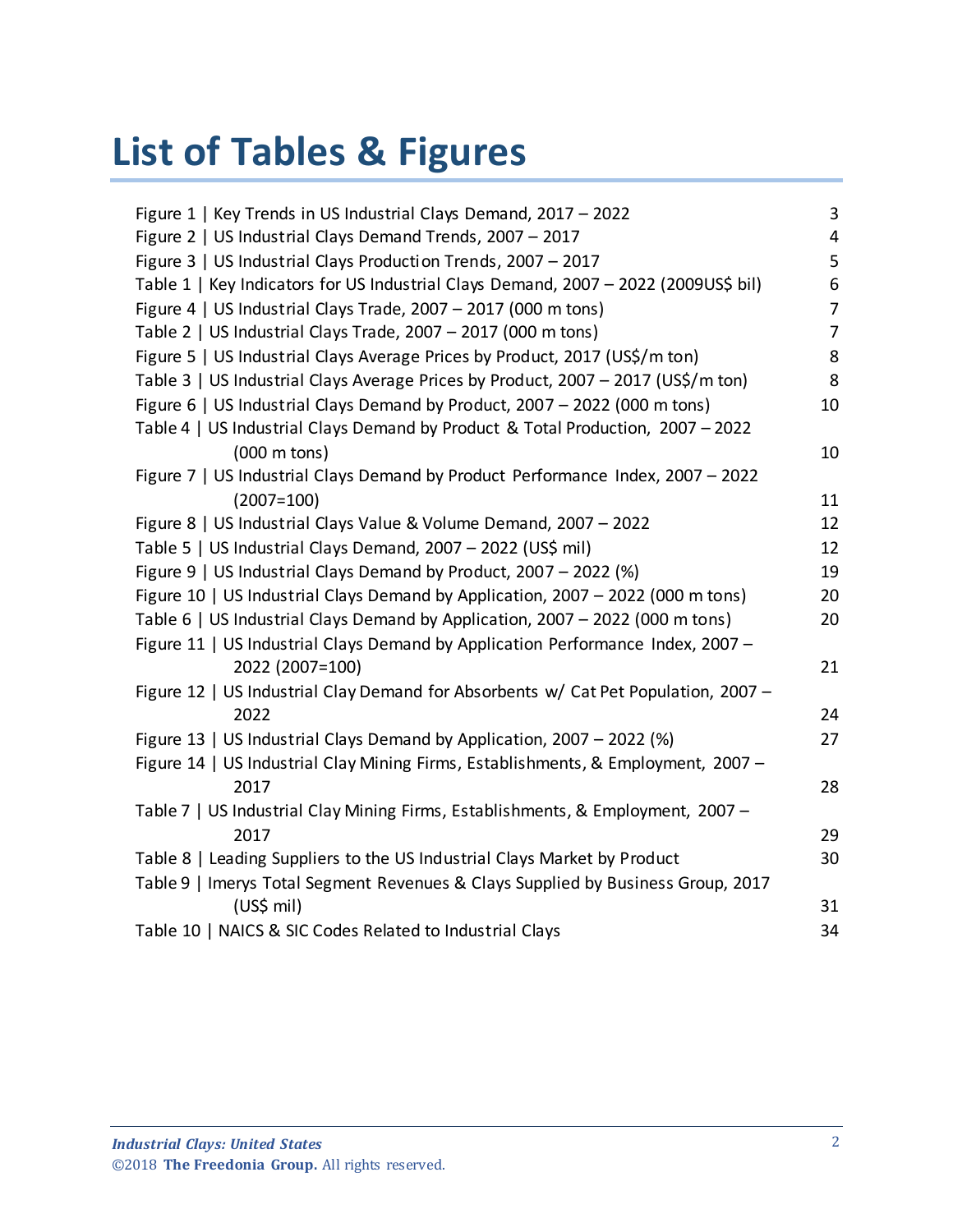# <span id="page-3-0"></span>**About This Report**

## <span id="page-3-1"></span>**Scope**

This report forecasts to 2022 US industrial clays demand and production in metric tons. Total demand is segmented by product in terms of:

- common clav
- kaolin
- bentonite
- fuller's earth
- ball clay
- fire clay

Total demand is also segmented by application as follows:

- building products
- fillers, extenders, and binders
- absorbents
- ceramics
- refractories and other applications such as drilling mud, foundry sand bond, and iron ore pelletizing

To illustrate historical trends, total demand, total production, the various demand segments, and trade are provided in annual series from 2007 to 2017.

This report excludes clay used for such purposes as construction fill, landfill caps, and landscaping that is mined by companies that do not operate mills or plants.

Key macroeconomic indicators are also provided with quantified trends. Other various topics, including profiles of pertinent leading suppliers, are covered in this report. A full outline of report items by page is available in the Table of Contents.

## <span id="page-3-2"></span>**Sources**

*Industrial Clays: United States*(FF65039) represents the synthesis and analysis of data from various secondary, macroeconomic, and demographic sources, such as:

- firms participating in the industry, and their suppliers and customers
- government/public agencies
- intergovernmental organizations
- trade associations and their publications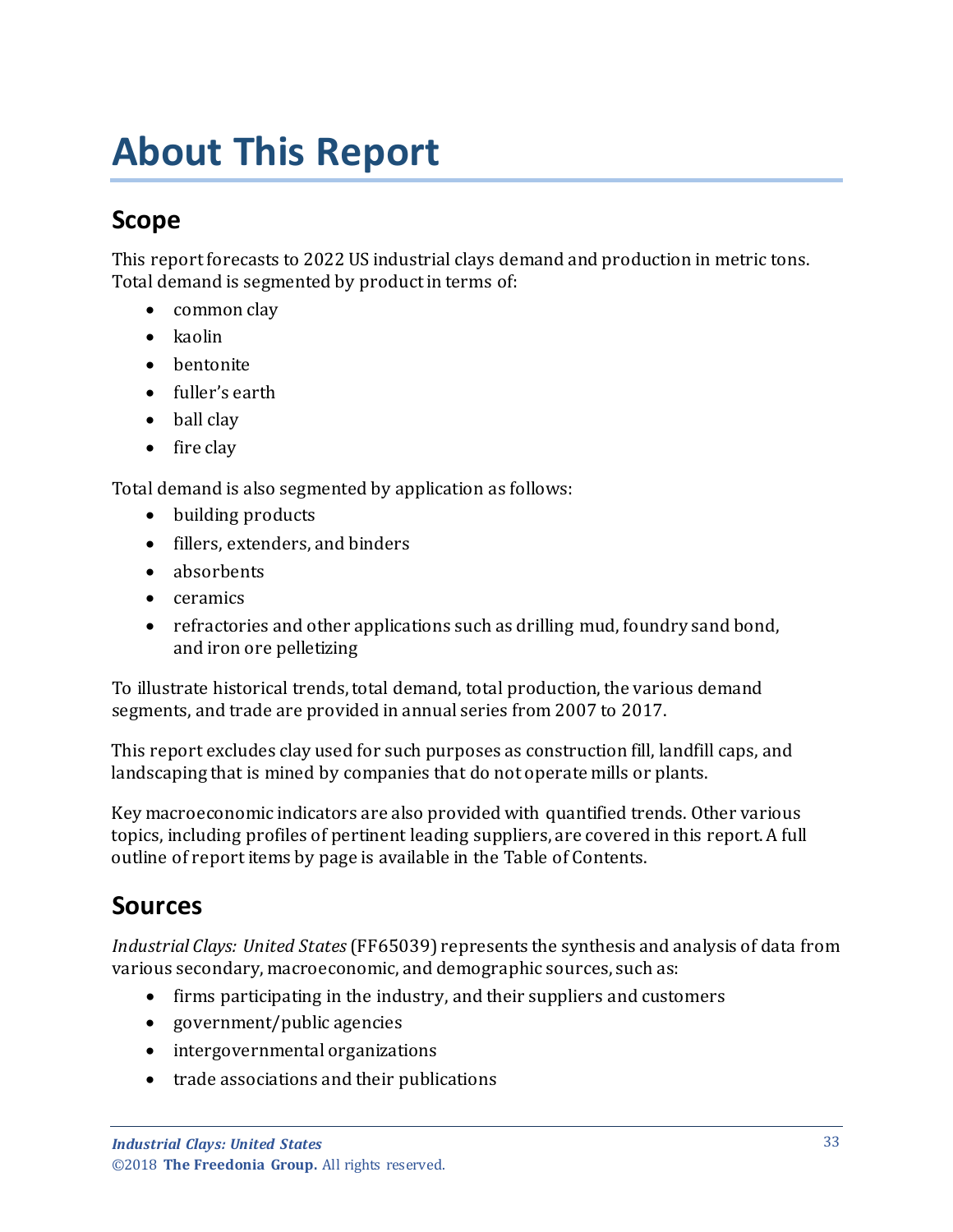#### **About This Report**

- the business and trade press
- indicator forecasts by The Freedonia Group
- the findings of other reports and studies by The Freedonia Group

Specific sources and additional resources are listed in the Resources section of this publication for reference and to facilitate further research.

# <span id="page-4-0"></span>**Industry Codes**

<span id="page-4-2"></span>

| NAICS/SCIAN 2007                              |                                                                                                         | <b>SIC</b>                                |                                                          |
|-----------------------------------------------|---------------------------------------------------------------------------------------------------------|-------------------------------------------|----------------------------------------------------------|
| North American Industry Classification System |                                                                                                         | <b>Standard Industrial Classification</b> |                                                          |
| 212324                                        | Kaolin and Ball Clay Mining                                                                             | 1455                                      | Kaolin and Ball Clay                                     |
| 212325                                        | Clay and Ceramic and Refractory Minerals<br>Mining                                                      | 1459                                      | Clay, Ceramic, and Refractory Minerals, NEC              |
| 327111                                        | Vitreous China Plumbing Fixture and China and 3251<br>Earthenware Bathroom Accessories<br>Manufacturing |                                           | Brick and Structural Clay Tile                           |
| 327112                                        | Vitreous China, Fine Earthenware, and Other<br>Pottery Product Manufacturing                            | 3253                                      | Ceramic Walland Floor Tile                               |
| 327113                                        | Porcelain Electrical Supply Manufacturing                                                               | 3255                                      | Clay Refractories                                        |
| 327121                                        | Brick and Structural Clay Tile Manufacturing                                                            | 3259                                      | Structural Clay Products, NEC                            |
| 327122                                        | Ceramic Walland Floor Tile Manufacturing                                                                | 3261                                      | Vitreous Plumbing Fixtures                               |
| 327123                                        | Other Structural Clay Product Manufacturing                                                             | 3262                                      | Vitre ous China Table and Kitchenware                    |
| Clay Refractory Manufacturing<br>327124       |                                                                                                         | 3263                                      | Fine Earthenware (Whiteware) Table & Kitchen<br>Articles |
|                                               |                                                                                                         | 3264                                      | Porcelain Electrical Supplies                            |
|                                               |                                                                                                         | 3269                                      | Pottery Products, NEC                                    |
|                                               |                                                                                                         | 3295                                      | Minerals, Ground or Treated                              |

Source: US Census Bureau

## <span id="page-4-1"></span>**Freedonia Methodology**

The Freedonia Group, a subsidiary of MarketResearch.com, has been in business for more than 30 years and in that time has developed a comprehensive approach to data analysis that takes into account the variety of industries covered and the evolving needs of our customers.

Every industry presents different challenges in market sizing and forecasting, and this requires flexibility in methodology and approach. Freedonia methodology integrates a variety of quantitative and qualitative techniques to present the best overall picture of a market's current position as well as its future outlook: When published data are available, we make sure they are correct and representative of reality. We understand that published data often have flaws either in scope or quality, and adjustments are made accordingly.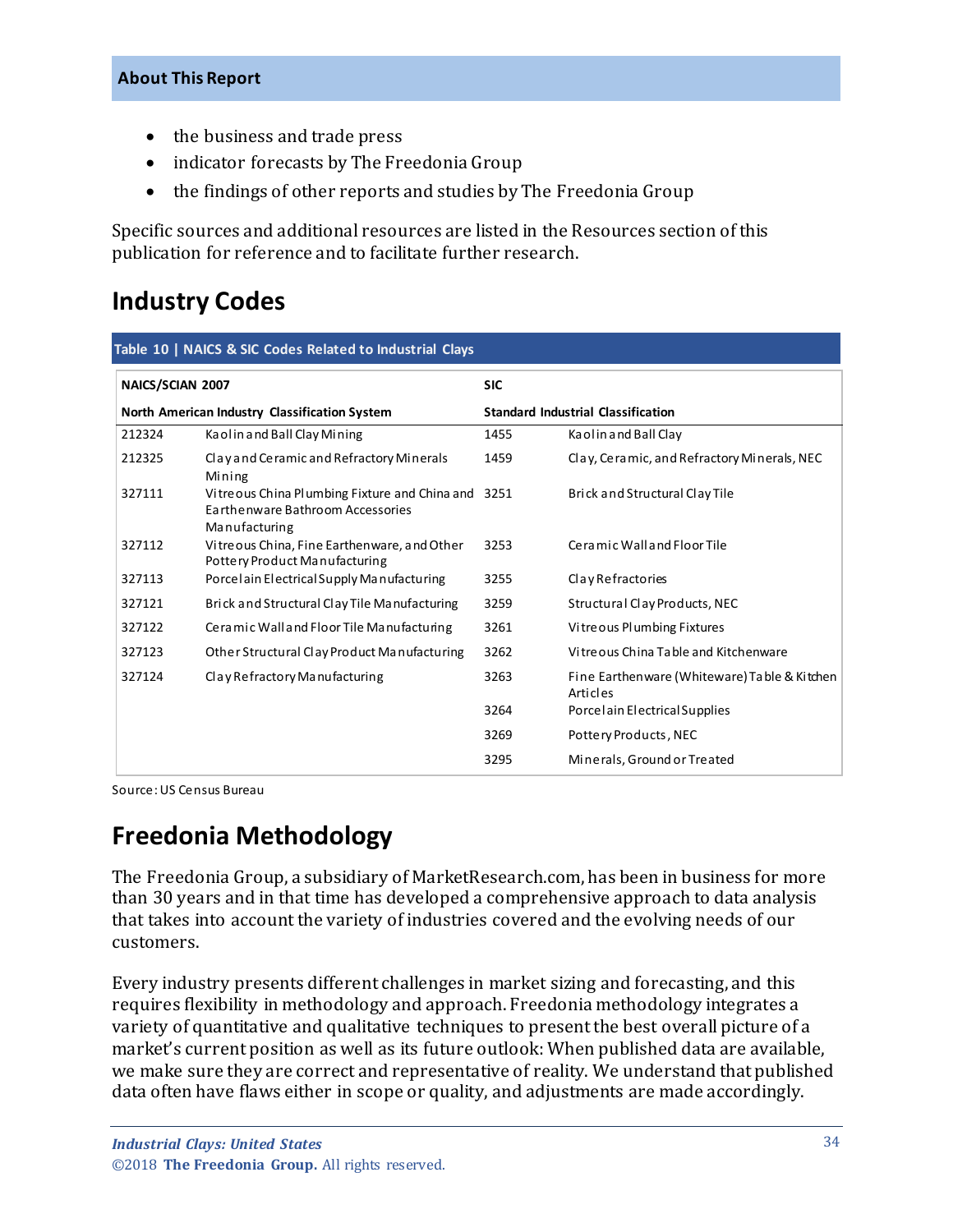#### **About This Report**

Where no data are available, we use various methodologies to develop market sizing (both top-down and bottom-up) and then triangulate those results to come up with the most accurate data series possible. Regardless of approach, we also talk to industry participants to verify both historical perspective and future growth opportunities.

Methods used in the preparation of Freedonia market research include, but are not limited to, the following activities: comprehensive data mining and evaluation, primary research, consensus forecasting and analysis, ratio analysis using key indicators, regression analysis, end use growth indices and intensity factors, purchase power parity adjustments for global data, consumer and end user surveys, market share and corporate sales analysis, product lifespan analysis, product or market life cycle analysis, graphical data modeling, long-term historical trend analysis, bottom-up and top-down demand modeling, and comparative market size ranking.

Freedonia quantifies trends in various measures of growth and volatility. Growth (or decline) expressed as an average annual growth rate (AAGR) is the least squares growth rate, which takes into account all available datapoints over a period. The volatility of datapoints around a least squares growth trend over time is expressed via the coefficient of determination, or  $r^2$ . The most stable data series relative to the trend carries an  $r^2$  value of 1.0; the most volatile – 0.0. Growth calculated as a compound annual growth rate (CAGR) employs, by definition, only the first and last datapoints over a period. The CAGR is used to describe forecast growth, defined as the expected trend beginning in the base year and ending in the forecast year. Readers are encouraged to consider historical volatility when assessing particular annual values along the forecast trend, including in the forecast year.

# **Copyright & Licensing**

The full report is protected by copyright laws of the United States of America and international treaties. The entire contents of the publication are copyrighted by The Freedonia Group.